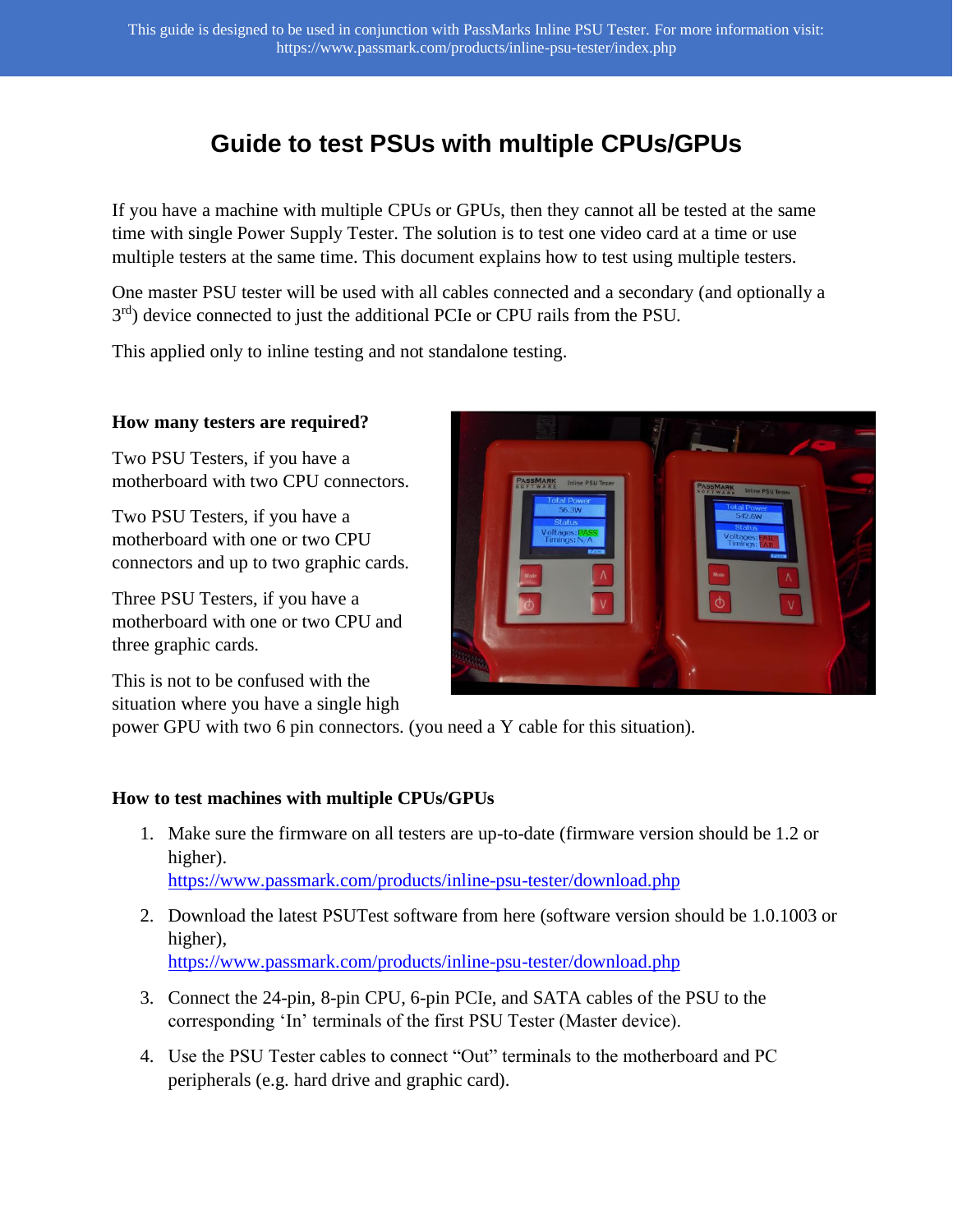- 5. If the motherboard has two CPU power connectors, connect a spare 8-pin CPU cable of the PSU to corresponding 'In' terminals of the second PSU Tester (Secondary device #1).
- 6. If the PC has a second GPU, connect a spare 6-pin PCIe cable of the PSU to corresponding 'In' terminals of the second PSU Tester (Secondary device #1).
- 7. The motherboard connector provides a reference ground for voltage readings. When the motherboard connector is connected to the master tester, the  $+2$  part of a spare  $6+2$ pin PCIe cable should be used as ground (see below picture). Note that the  $+2$  pin should be connected even if there is no additional GPUs.

As you can see in the below picture, the 6 and 2 are split apart and the 2-pin side is connected to the column number 6 (close to the connector lip at the center) from the left.



- 8. If the PC has a third GPUs, connect a spare 6-pin PCIe cable of the PSU to corresponding 'In' terminals of the third PSU Tester (Secondary device  $#2$ ). Again, the  $+2$  part of the 6+2pin PCIe cable should be used as ground.
- 9. Connect all the PSU testers to a PC using the USB cables.
- 10. Run the monitoring software (PSUTest).
- 11. Select the master device from the device list and click "Connect" (each tester has a unique serial number which will be displayed upon connection to a USB port).

| -Select secondary device 2- |       |                   |  |         |                |  |  |  |  |  |  |
|-----------------------------|-------|-------------------|--|---------|----------------|--|--|--|--|--|--|
| Refresh                     | Port: | <b>PMPS1TYJSC</b> |  | Connect | Disconnect All |  |  |  |  |  |  |
|                             |       |                   |  |         |                |  |  |  |  |  |  |

12. Select the secondary device #1 and click "Connect".